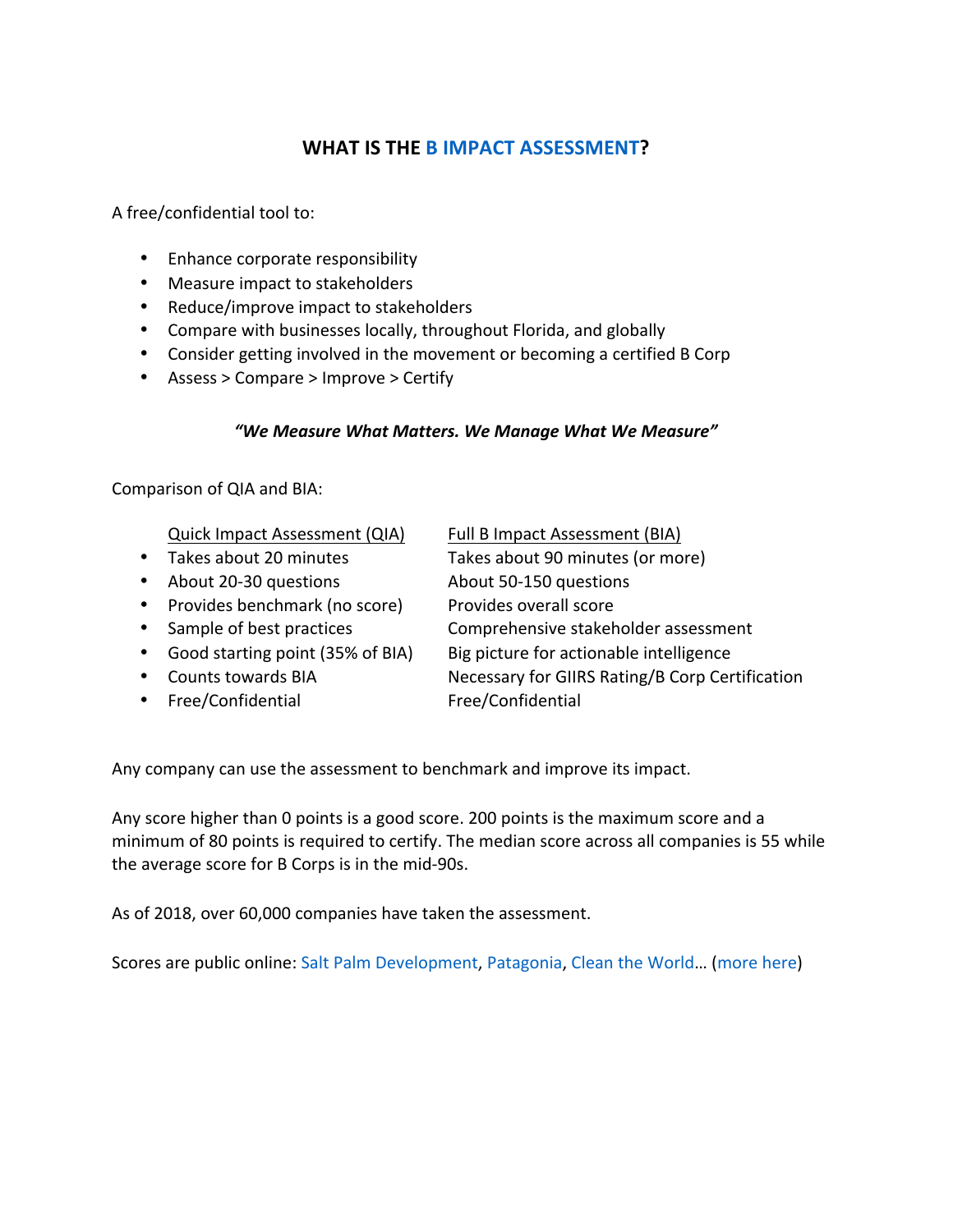## **5 Impact Areas**

- 1. Governance: Accountability/Transparency, Ownership, Mission/Ethics
- 2. Workers: Health/Wellness, Compensation/Benefits, Employment Practices
- 3. Community: Diversity/Equity/Inclusion, Civic Engagement, Job Creation, Suppliers
- 4. Environment: Environmental Stewardship, Energy/Air/Climate/Water, Offsets
- 5. Customers: Underserved Communities, Direct Impact Product/Service *(1-4 focus on operational decisions, and 5 focuses on business model)*

## **Basics**

| Holistic:        | Covers everything from governance to supply chain                                                                           |
|------------------|-----------------------------------------------------------------------------------------------------------------------------|
| Independent:     | Overseen by independent advisory council                                                                                    |
| Transparent:     | All questions, weightings visible to public                                                                                 |
| Dynamic:         | Changes based on company size & sector (130+ Industries)<br>Re-versioned every 2 years (version 6 launching beginning 2019) |
| Community-based: | Changes incorporate user feedback                                                                                           |
| Positive:        | No negative points on assessment                                                                                            |
| Free:            | Really                                                                                                                      |
| Easy-to-use:     | Online tool - complete all at once or as time permits                                                                       |
| Confidential:    | Answers viewable only by B Lab or among those where you share                                                               |
| Comparable:      | Standardized across industry, geographic location, size                                                                     |
| Educational:     | Explains business negative externalities & how to offset these                                                              |
| Action-oriented: | Scores weighted to promote positive action                                                                                  |
| Comprehensive:   | Incorporates elements from other Certifications & Other Certifications<br>improve your impact/score                         |